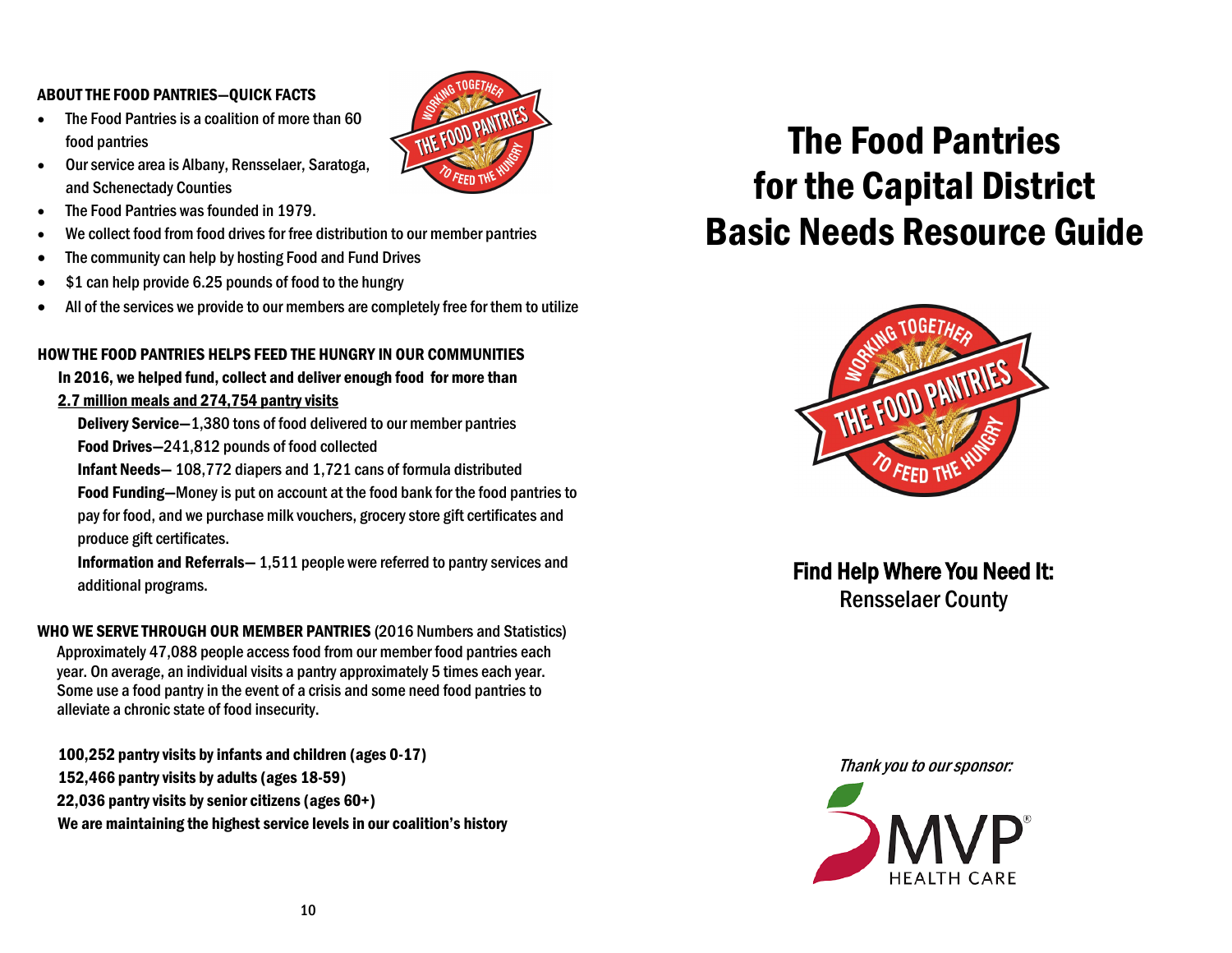## Table of Contents

- Pg. 4-5 Hotline and Service Referral List
- Pg. 6-8 Rensselaer County Resource Guide
- Pg. 9-10 Quick Facts About Hunger and The Food Pantries for the Capital District

#### The Food Pantries for the Capital District d/b/a The Food Pantries 32 Essex Street Albany, NY 12206 518-458-1167 pantries@thefoodpantries.org www.TheFoodPantries.org

#### The Food Pantries for the Capital District

Mission: To address hunger in the Capital District through our member food pantries. We support our members by providing funding, purchasing, collecting and delivering food. We provide a forum for networking, coordination of services, education and training.



Vision: A dynamic network of well-stocked food pantries nourishing our hungry neighbors in the Capital District.

#### ABOUT HUNGER IN THE CAPITAL DISTRICT

According to Feeding America, more than 2.67 million children and adults in New York are food insecure. Essentially, more than 13.5% of the population of NY do not have enough food to meet basic nutritional needs.

New York State and Capital District hunger statistics (2015)

New York State

12.6% of total population = 2,502,250 people are food insecure 19.4% of children = 819,460 infants and children are food insecure Albany County

13.0% of total population = 40,070 people are food insecure 17.3% of children = 10,230 infants and children are food insecure Rensselaer County

11.7% of total population = 18,720 people are food insecure 19.1% of children = 6,250 infants and children are food insecure

#### Saratoga County

8.8% of total population = 19,760 people are food insecure

15.6% of children = 7,520 infants and children are food insecure Schenectady County

11.8% of total population = 18,210 people are food insecure 18.7% of children = 6,380 infants and children are food insecure

#### TRUTH AND MYTH OF THE SNAP (formerly called food stamps) PROGRAM

MYTH-SNAP provides enough food to the hungry

TRUTH-On average, 41.5% of the hungry in our 4 counties do not qualify for SNAP, according to Feeding America

TRUTH-benefits typically supply enough food for only 3 weeks of the month TRUTH-Snap only provides approximately a \$4.67 per day food allowance, according to Center on Budget and Policy Priorities

TRUTH-Some people who are food insecure do not want to apply for SNAP—they just need short-term assistance or only visit a pantry to fill a gap in income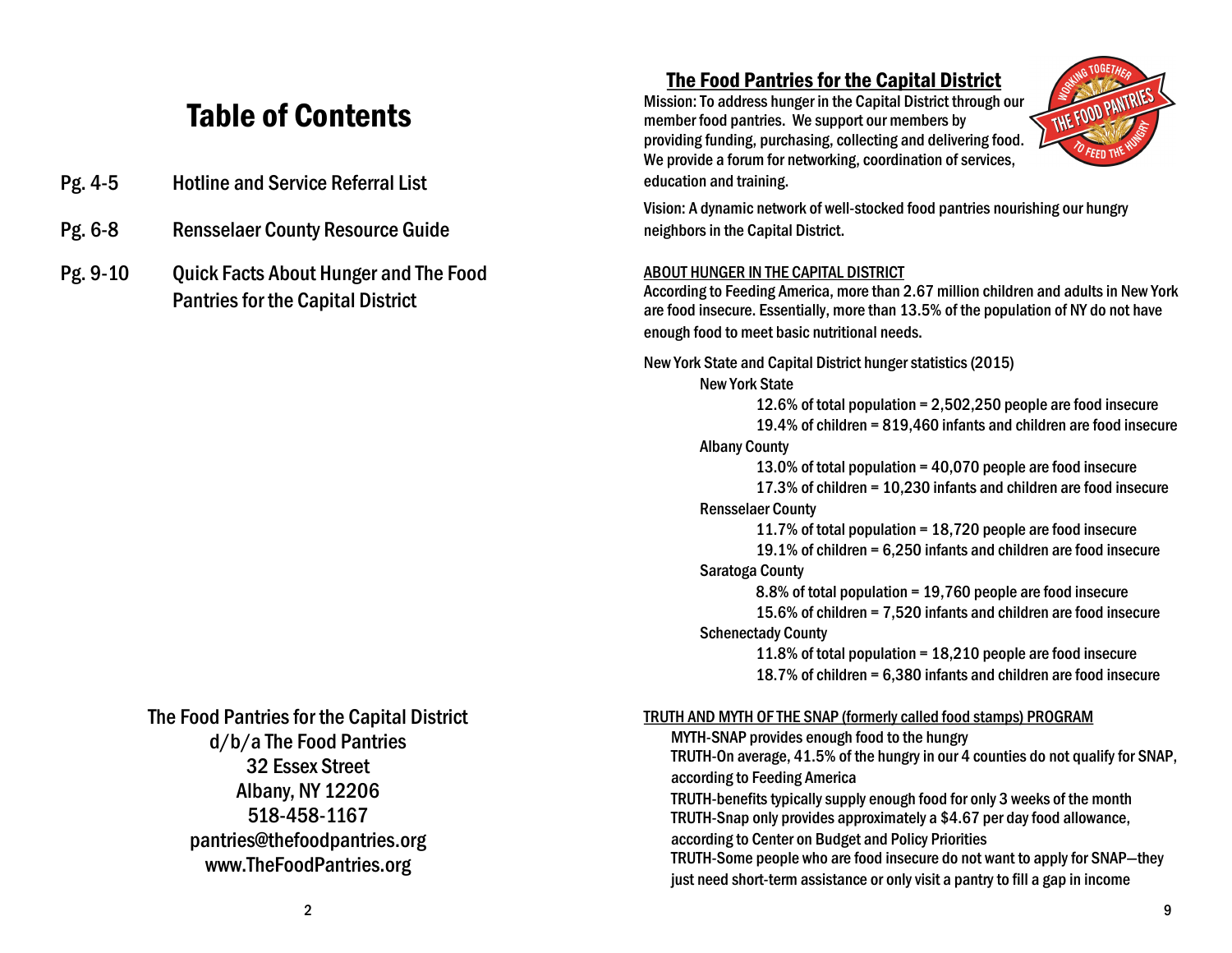## Rensselaer County Social Services

| <b>Rensselaer County DSS</b>                      | (518) 266-7835 | 547 River Street, Troy |
|---------------------------------------------------|----------------|------------------------|
| <b>DSS Adult Protective Services - Rensselaer</b> | (518) 266-7900 | 547 River Street, Troy |

### Rensselaer Housing and Shelter Assistance

| Home Heating Assistance H.E.A.P.  | (518) 266-7960 | 547 River Street, Troy |
|-----------------------------------|----------------|------------------------|
| Joseph's House & Shelter          | (518) 272-2544 | 74 Ferry St, Troy      |
| St. Paul's Center (Families Only) | (518) 434-2910 | 947 3rd St, Rensselaer |
| <b>Troy Housing Authority</b>     | (518) 273-3600 | 1 Eddys Lane, Troy     |

### Rensselaer Clothing and Furniture Assistance

| Circles of Mercy -<br><b>Catherine's Closet</b> | (518) 462-0899             | 11 Washington St, Rensselaer   |
|-------------------------------------------------|----------------------------|--------------------------------|
| Doors of Hope                                   | (518) 674-4048             | 4351 Route 150, West Sand Lake |
| <b>Faith &amp; Love Thrift Store</b>            | (518) 436-0114             | 85 Washington Ave, Rensselaer  |
| <b>ReStyle (Unity House)</b>                    | (518) 274-2607             | 2431 6th Ave, Troy             |
| T.A.U.M.<br>(Troy Area United Ministries)       | (518) 274-5920<br>ext. 204 | 392 2nd St. Troy               |

\*Price points may vary - call ahead for availability and pricing



## Free or low-cost health insurance. Find out if you are eligible today.\*

MVP Health Care® has a range of affordable, highquality health plans available through the NY State of Health™ Marketplace.

- Free or low-cost New York State sponsored Medicaid Managed Care and Child Health Plus
- · \$0 and \$20 premium Plans
- . Many individual and family plans
- Call 1-800-TALK-MVP (825-5687) (TTY 1-800-662-1220)







Look for MVP Health Care when applying for health insurance on the NY State of Health™ Marketplace. To learn more about applying for health insurance through the NY State of Health™, The Official Health Plan Marketplace, visit nystateofhealth.ny.gov or call 1-855-355-5777. Health benefit plans are issued or administered by MVP Health Plan, Inc.; MVP Health Insurance Company; MVP Select Care, Inc.; and MVP Health Services Corp., operating subsidiaries of MVP Health Care, Inc. Not all plans available in all states and counties. \*Discounted rates are dependent on subsidy eligibility and are not available in all counties. Individual premium rate may vary.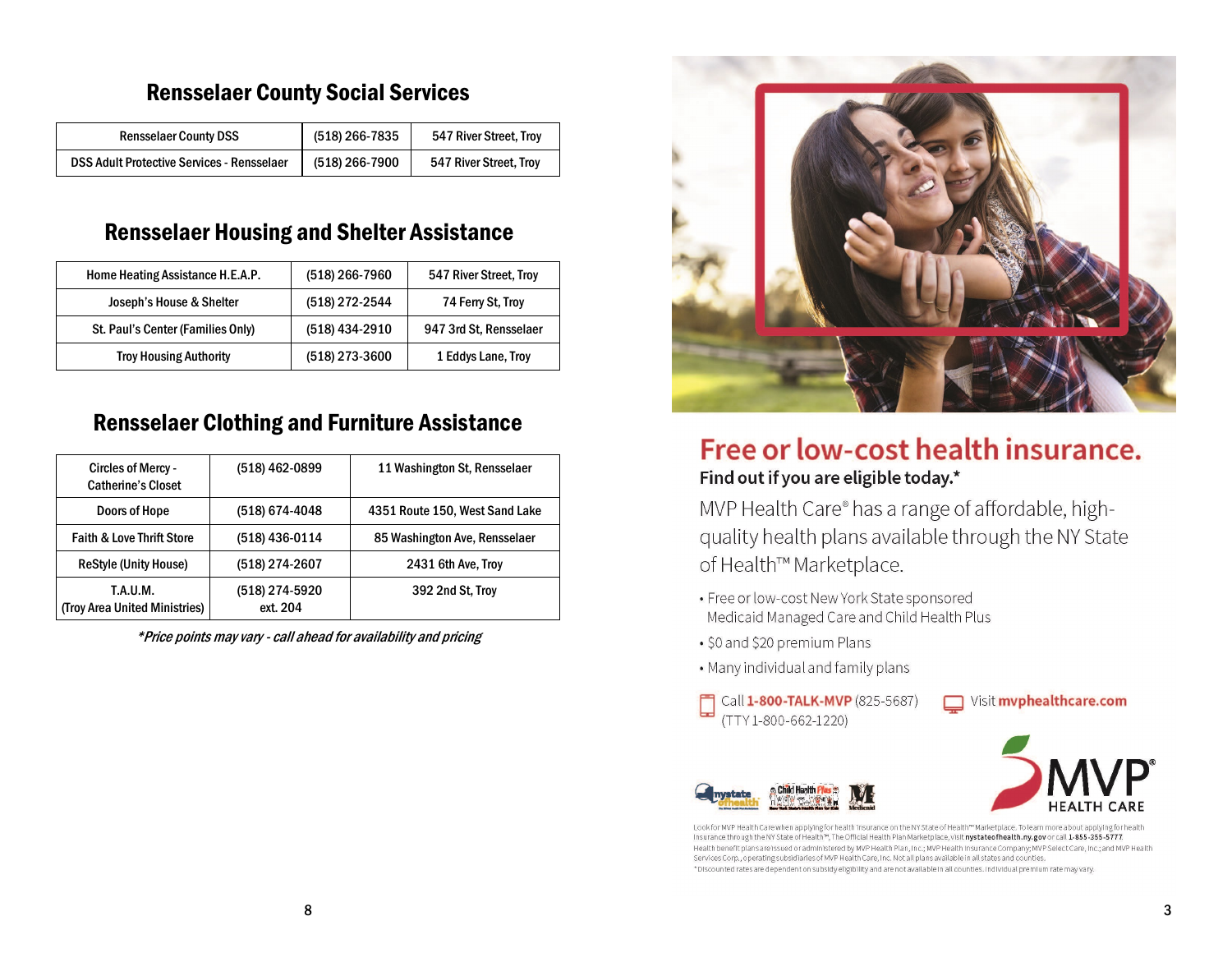# Hotline and Service Referral List

| <b>AIDS Counseling and Testing</b>                  |                                  |
|-----------------------------------------------------|----------------------------------|
| <b>For Referrals</b>                                | (800) 541-2437                   |
| <b>For Counseling</b>                               | (800) 872-2777                   |
| Al-Anon<br>for Friends and Families of Alcoholics   | (518) 292-0577                   |
| <b>Alcoholics Anonymous</b>                         | (518) 463-0906                   |
| <b>Alcoholism and Substance Abuse (NYS Council)</b> | (800) 553-5790                   |
| <b>Cancer Services (NYS)</b>                        | (866) 442-2262                   |
| <b>Child Abuse (Prevention)</b>                     | (518) 447-7177                   |
| Child Abuse Hotline (National)*                     | (800) 422-4453                   |
| <b>Child Health Plus (NYS)</b>                      | (800) 698-4543                   |
| <b>Children and Family Services (NYS Office)</b>    | (800) 345-5437                   |
| <b>Crime Victims Assistance</b>                     | (518) 855-2263                   |
| <b>Domestic Violence Assistance (Unity House)</b>   | (518) 273-8255                   |
| Domestic Violence Hotline (Equinox)*                | (518) 432-7865                   |
| Domestic Violence Hotline (Wellspring)*             | (518) 584-8188                   |
| <b>Eldercare Locator</b>                            | (800) 677-1116                   |
| The Food Pantries for the Capital District          | (518) 458-1167                   |
| Human Trafficking Hotline (National)*               | (888) 373-7888                   |
| <b>Hunger Hotline (USDA National)</b>               | (866) 3-HUNGRY<br>(866) 348-6479 |
| Hunger Hotline (USDA National Español)              | (877) 8-HAMBRE<br>(877) 842-6273 |

| <b>LUNCH</b>                             |                    |                                               |                                                       |
|------------------------------------------|--------------------|-----------------------------------------------|-------------------------------------------------------|
| Mon-Fri                                  | 11:30 AM - 1:00 PM | <b>Unity House of Troy</b>                    | 2431 6th Ave, Troy<br>(518) 272-2352                  |
| Thurs, Fri                               | 12:00 PM - 1:00 PM | <b>Damien Center of Troy</b>                  | 392 2nd St. Troy<br>(518) 274-5920 ext. 206           |
| <b>DINNER</b>                            |                    |                                               |                                                       |
| Mon & Fri                                | 4:00 PM - 5:00 PM  | <b>Salvation Army Troy</b>                    | 410 River St. Troy(518)<br>272-4901                   |
| Mon                                      | 6:00 PM - 7:00 PM  | <b>Damien Center of Troy</b>                  | 392 2nd St. Troy<br>(518) 274-5920 ext. 206           |
| Wed                                      | 4:00 PM - 6:00 PM  | <b>Victorious Life Church</b>                 | 1838 5th Ave, Troy<br>(518) 272-4237                  |
| Wed                                      | 5:30-7:00 PM       | <b>Wynanstskill Reformed</b><br>Church        | 413 Main Ave, Wynantskill                             |
| <b>Thursday</b>                          | 6:00 PM - 7:00 PM  | <b>YWCA of the Capital</b><br><b>District</b> | 21 1st St. Troy<br>(518) 274-7100                     |
| <b>Last Saturday</b><br>of the Month     | 1:00 PM - 3:00 PM  | <b>Bethel Baptist Church</b>                  | 2165 5th Ave, Troy<br>(518) 274-4303                  |
| 4th Saturday of<br>the Month             | 12:00 PM - 3:00 PM | <b>Faith and Love Fellowship</b>              | 85 Washington Ave, Troy<br>(518) 436-0114             |
| 4th Sunday of<br>the Month,<br>Jan - Nov | 1:00 PM-3:00 PM    | <b>Blooming Grove Reformed</b><br>Church      | 706 Bloomingrove Dr.,<br>Rensselaer<br>(518) 286-2910 |

## Rensselaer Community Resources

| <b>Commission on Economic Opportunity</b>                    | (518) 272-6159 | 2331 5th Ave, Troy       |
|--------------------------------------------------------------|----------------|--------------------------|
| <b>Legal Aid Society</b>                                     | (518) 462-6765 | 55 Colvin Avenue, Albany |
| Nassau Resource Center                                       | (518) 766-9014 | 15 Church St, Nassau     |
| <b>TRIP (Troy Rehabilitation and</b><br>Improvement Program) | (518) 272-8289 | 415 River St, Troy       |
| Unity House of Troy                                          | (518) 274-2607 | 2431 Sixth Ave, Troy     |